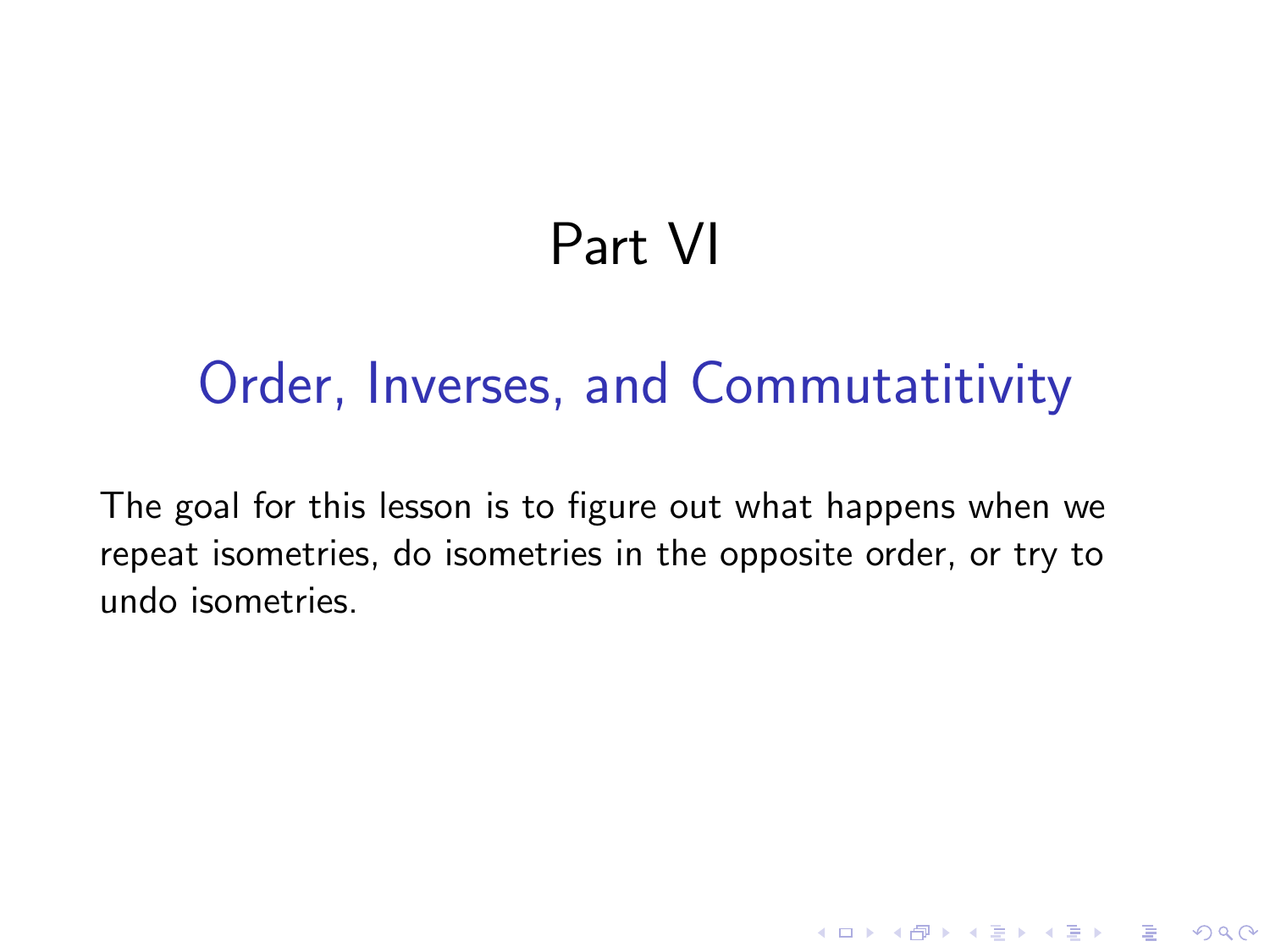#### Inverses

The inverse of an isometry undoes the action of the isometry.



K ロ X イロ X K ミ X K ミ X ミ X Y Q Q Q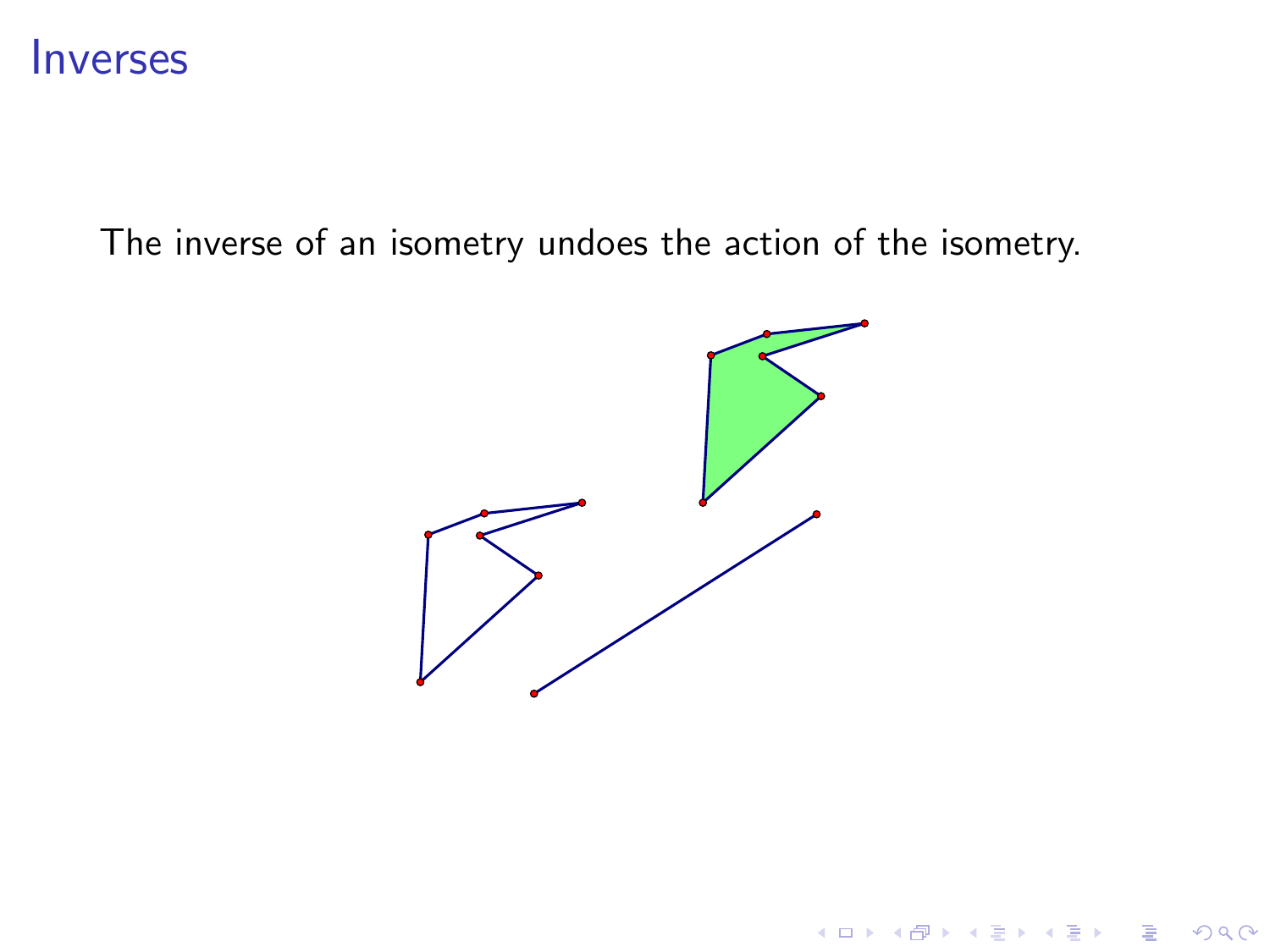### Experiment with inverses

- 1. Draw an irregular polygon and act on it with a translation. Fill the interior of the image triangle. Now find an isometry that will plop this interior back inside the original triangle. This isometry is the inverse of your original translation.
- 2. Repeat this process with other types of isometries.
- 3. Does every isometry have an inverse? If not, find an example of one that does not.

**KORKAR KERKER E VOOR**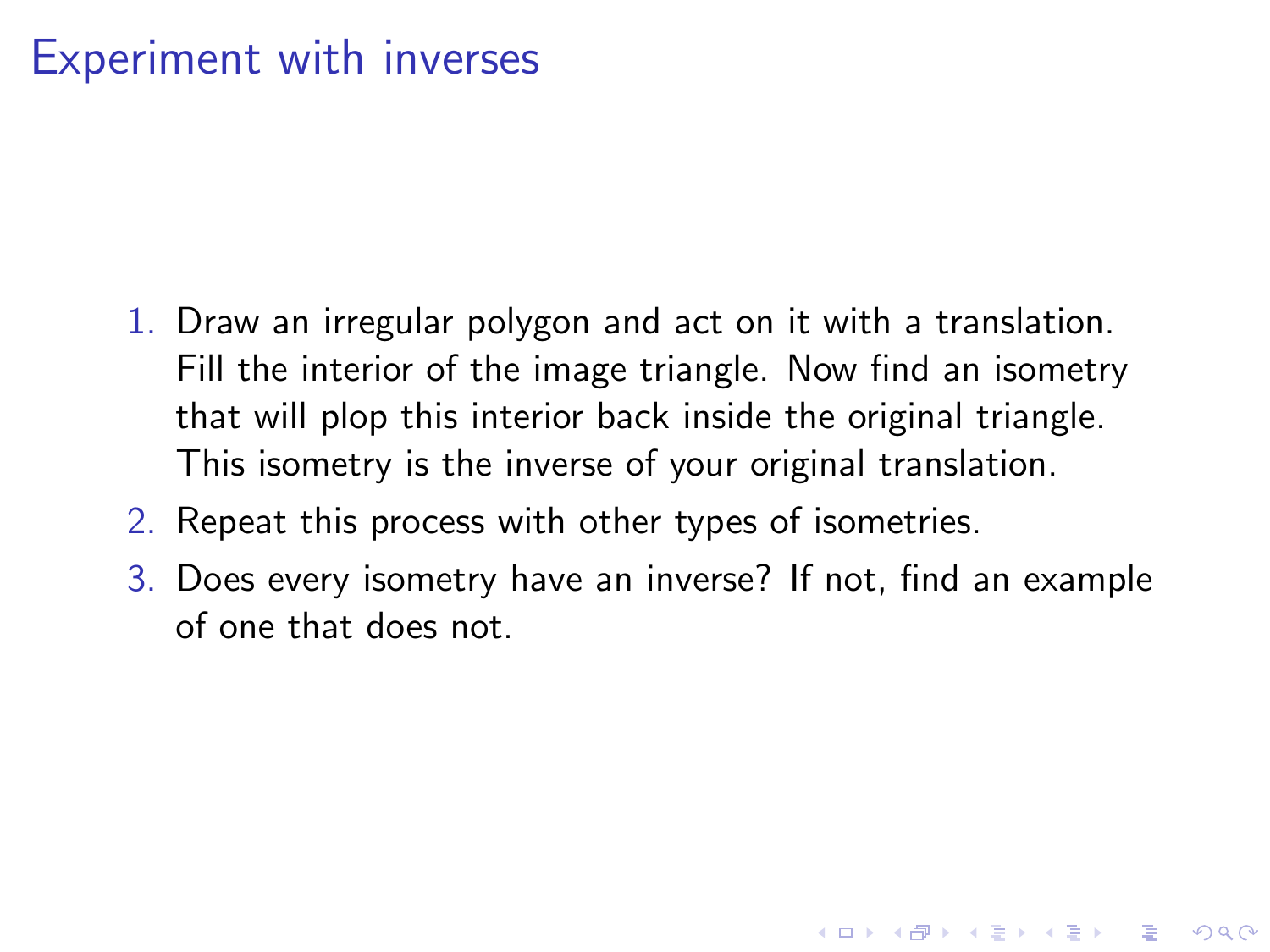### Conclusions about inverses

#### Fill out the following chart:

| <b>Isometry</b>                   | Inverse        |
|-----------------------------------|----------------|
| Translation in the direction      |                |
| of vector $\vec{v}$               |                |
|                                   |                |
|                                   |                |
| Rotation by angle $\theta$        |                |
| in the counterclockwise direction |                |
|                                   |                |
|                                   |                |
| Reflection across mirror line $m$ |                |
|                                   |                |
|                                   |                |
|                                   |                |
| Glide across mirror m             |                |
| and along vector $\vec{v}$        |                |
|                                   |                |
|                                   | イロト イ部 トイ君 トイ君 |

 $2990$ 

目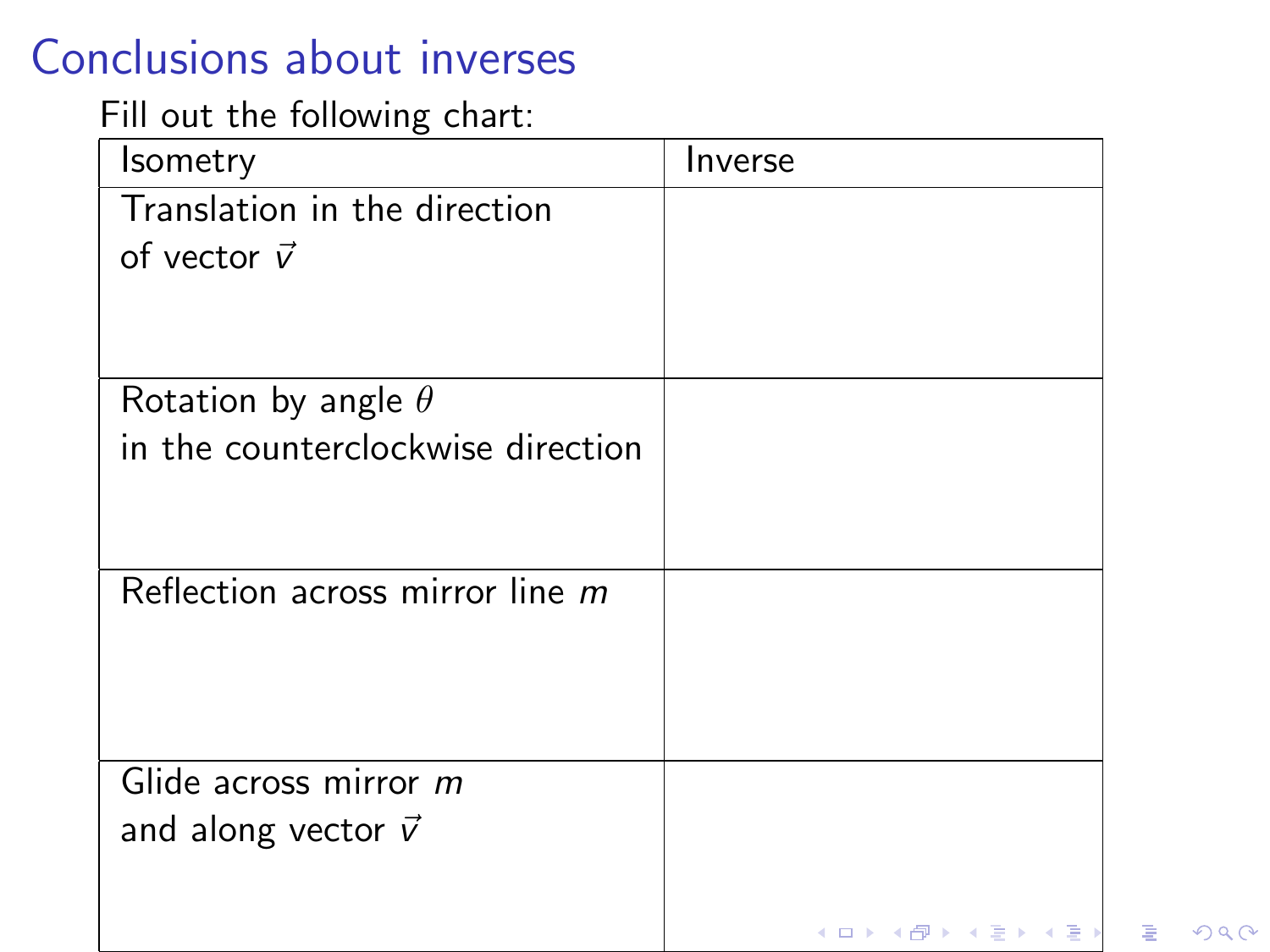#### Order

The order of an isometry is the number of times you have to repeat it to get back to what you started with. Order is called infinite if you never get back to what you started with. For example, a  $90^{\circ}$  rotation has order 4, because when we perform it on a figure four times consecutively, we get back to where we started. Four times consecutively means first perform it on the original figure, then on the resulting image, then on that image, etc.

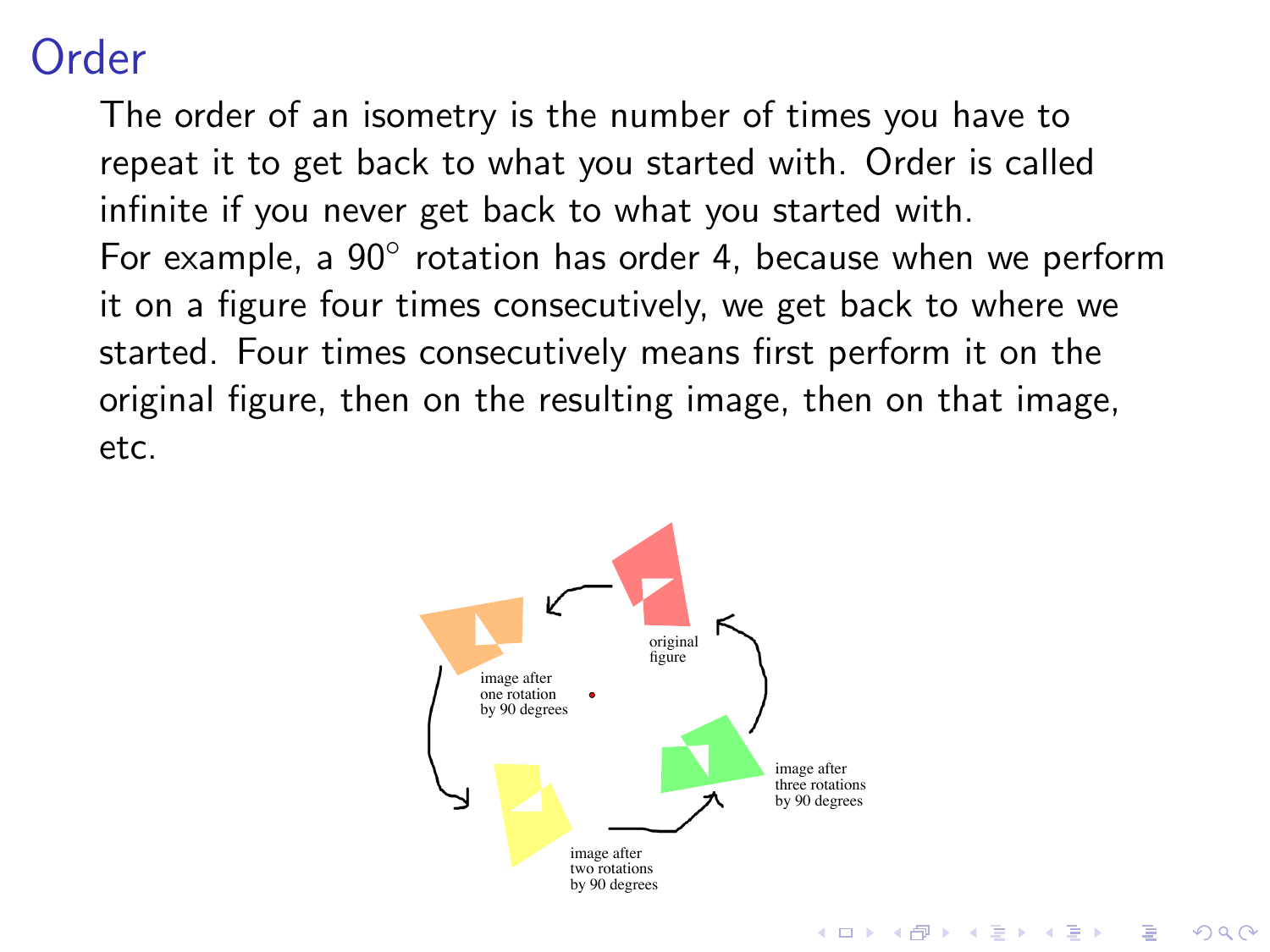#### Experiment with order

- $\triangleright$  Draw an irregular polygon and act on it with some isometry.
- $\triangleright$  Fill the interior of the image polygon. Now repeat the action of the same isometry on this interior.
- $\triangleright$  Do this several times, always using the same isometry and acting on the newest image, to find the order of the isometry.

**K ロ ▶ K @ ▶ K 할 X X 할 X → 할 X → 9 Q Q ^** 

Draw as many conclusions as you can about the order of various isometries.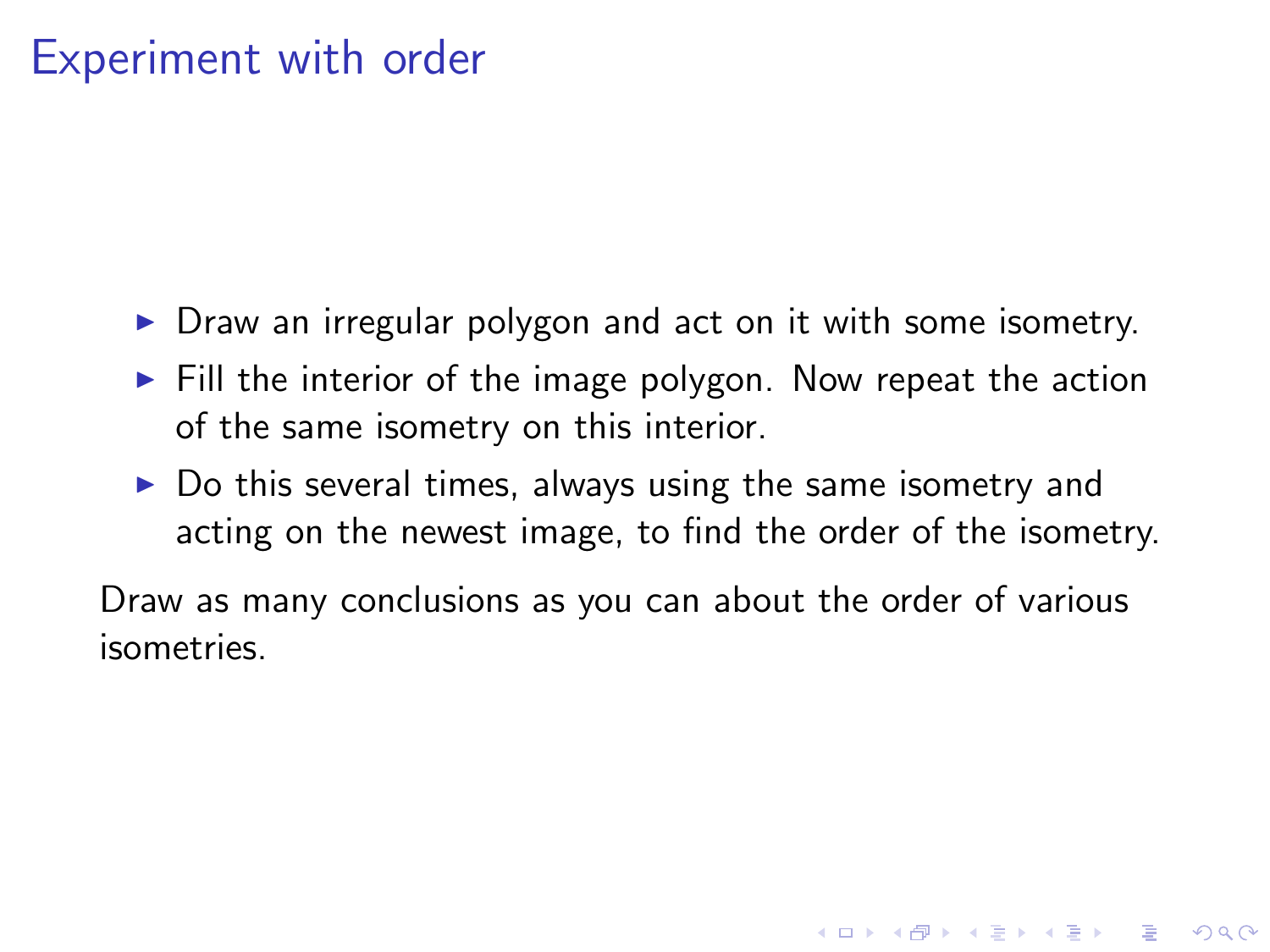### Conclusions about order

| Isometry                          | Order                                                                                                                                                                                                                                                                                                                                                                                                                                                                                            |
|-----------------------------------|--------------------------------------------------------------------------------------------------------------------------------------------------------------------------------------------------------------------------------------------------------------------------------------------------------------------------------------------------------------------------------------------------------------------------------------------------------------------------------------------------|
| Translation in the direction      |                                                                                                                                                                                                                                                                                                                                                                                                                                                                                                  |
| of vector $\vec{v}$               |                                                                                                                                                                                                                                                                                                                                                                                                                                                                                                  |
|                                   |                                                                                                                                                                                                                                                                                                                                                                                                                                                                                                  |
|                                   |                                                                                                                                                                                                                                                                                                                                                                                                                                                                                                  |
| Rotation by angle $\theta$        |                                                                                                                                                                                                                                                                                                                                                                                                                                                                                                  |
| in the counterclockwise direction |                                                                                                                                                                                                                                                                                                                                                                                                                                                                                                  |
| around rotocenter point $p$       |                                                                                                                                                                                                                                                                                                                                                                                                                                                                                                  |
|                                   |                                                                                                                                                                                                                                                                                                                                                                                                                                                                                                  |
| Reflection across mirror line m   |                                                                                                                                                                                                                                                                                                                                                                                                                                                                                                  |
|                                   |                                                                                                                                                                                                                                                                                                                                                                                                                                                                                                  |
|                                   |                                                                                                                                                                                                                                                                                                                                                                                                                                                                                                  |
|                                   |                                                                                                                                                                                                                                                                                                                                                                                                                                                                                                  |
| Glide across mirror m             |                                                                                                                                                                                                                                                                                                                                                                                                                                                                                                  |
| and along vector $\vec{v}$        |                                                                                                                                                                                                                                                                                                                                                                                                                                                                                                  |
| parallel to m                     |                                                                                                                                                                                                                                                                                                                                                                                                                                                                                                  |
|                                   |                                                                                                                                                                                                                                                                                                                                                                                                                                                                                                  |
|                                   | $\leftarrow$ $\leftarrow$ $\leftarrow$ $\leftarrow$ $\leftarrow$ $\leftarrow$ $\leftarrow$ $\leftarrow$ $\leftarrow$ $\leftarrow$ $\leftarrow$ $\leftarrow$ $\leftarrow$ $\leftarrow$ $\leftarrow$ $\leftarrow$ $\leftarrow$ $\leftarrow$ $\leftarrow$ $\leftarrow$ $\leftarrow$ $\leftarrow$ $\leftarrow$ $\leftarrow$ $\leftarrow$ $\leftarrow$ $\leftarrow$ $\leftarrow$ $\leftarrow$ $\leftarrow$ $\leftarrow$ $\leftarrow$ $\leftarrow$ $\leftarrow$ $\leftarrow$ $\leftarrow$ $\leftarrow$ |

 $QQQ$ 

目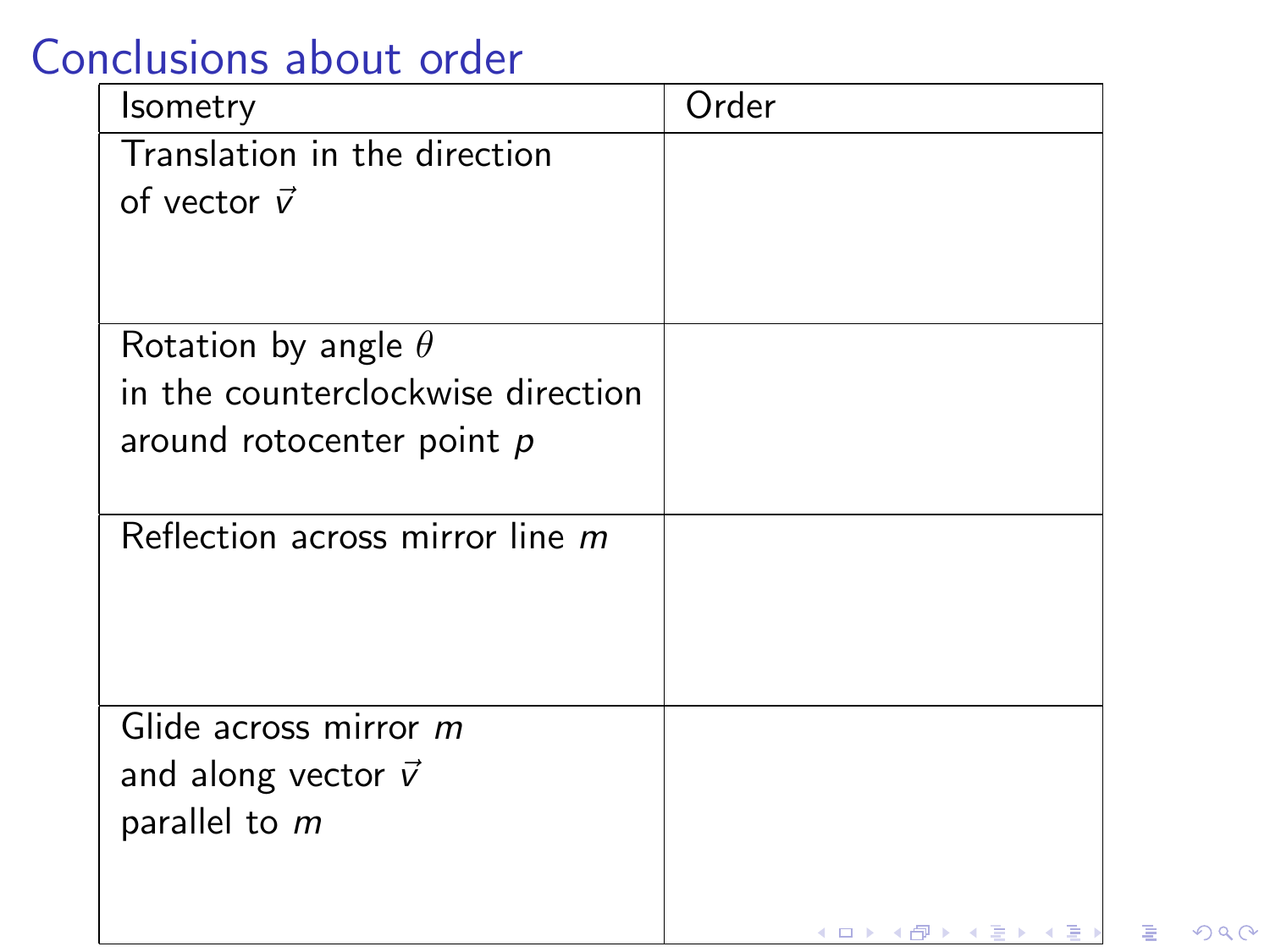#### **Commutativity**

Two isometries *A* and *B* commute if *A* followed by *B* gives the same result at *B* followed by *A*.



K ロ ▶ K @ ▶ K 할 ▶ K 할 ▶ 이 할 → 9 Q @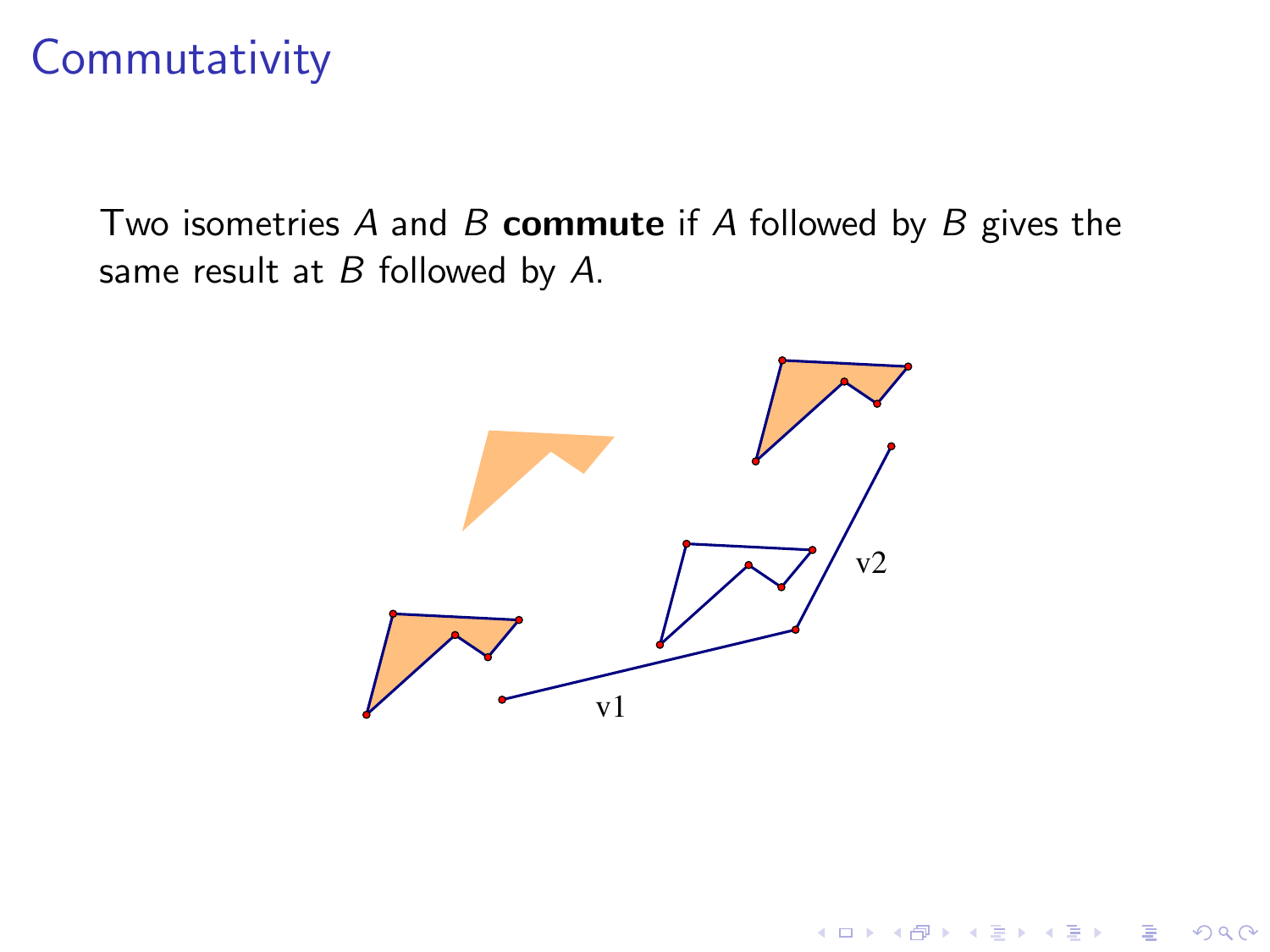#### Experiment with commutativity

- $\triangleright$  Draw an irregular polygon and act on it with some isometry *A*. Then act on the image triangle with a second isometry *B*. Hide the middle image. Now fill the interior of the original triangle and act on the interior by *B* and then by *A*. Does the result exactly fill the image triangle you made by acting by *A* and then *B*? If so, you have evidence that the two isometries commute.
- $\triangleright$  Which isometries do you think commute and which do not? Note: it may be that, under some circumstances, certain types of isometries commute and under others they do not. Can you describe the circumstances in such cases?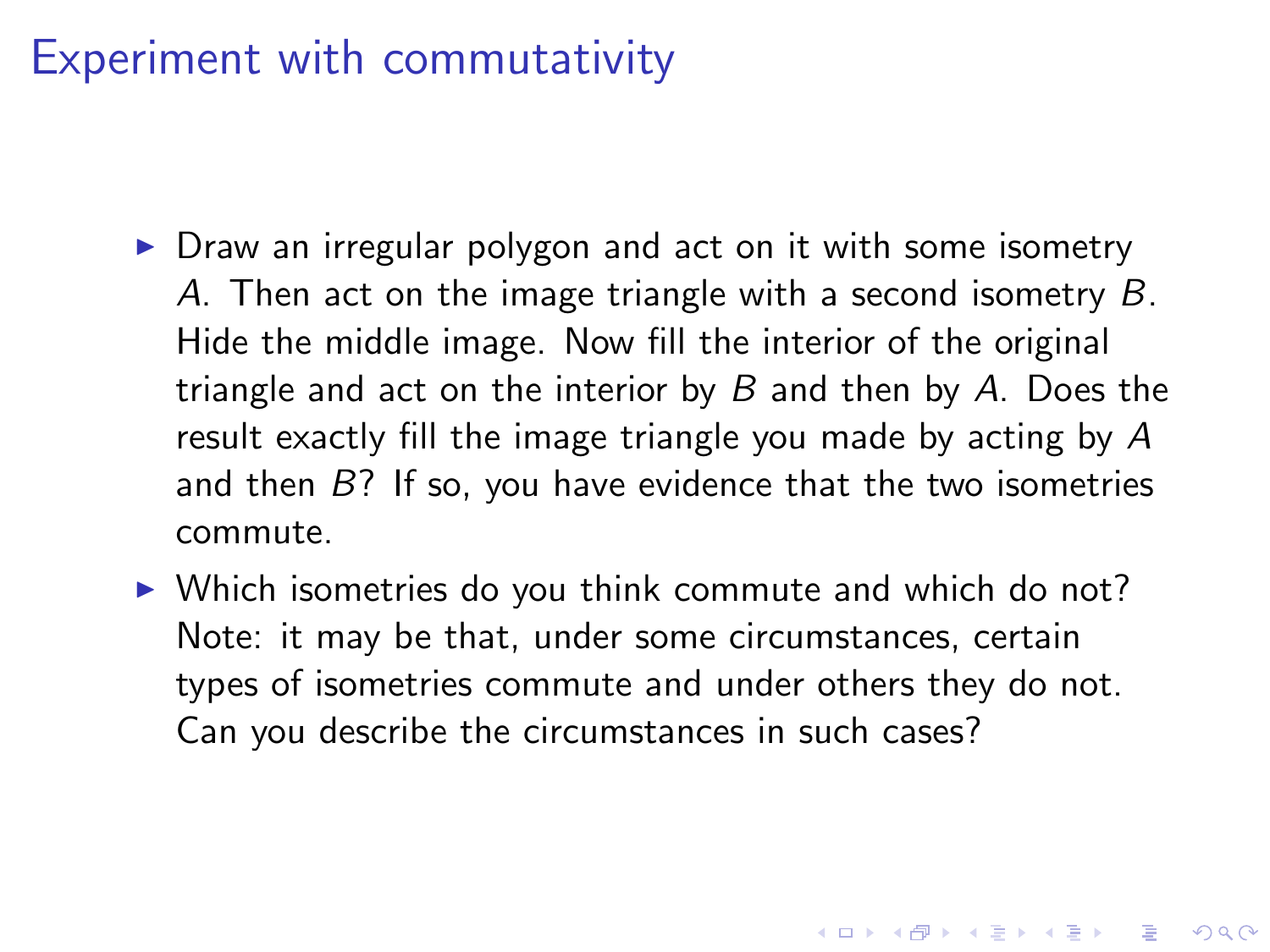#### Conclusions about commutativity

|             | Translation | Rotation | Reflection | Glide |
|-------------|-------------|----------|------------|-------|
| Translation |             |          |            |       |
|             |             |          |            |       |
|             |             |          |            |       |
|             |             |          |            |       |
| Rotation    |             |          |            |       |
|             |             |          |            |       |
|             |             |          |            |       |
|             |             |          |            |       |
| Reflection  |             |          |            |       |
|             |             |          |            |       |
|             |             |          |            |       |
| Glide       |             |          |            |       |
|             |             |          |            |       |
|             |             |          |            |       |
|             |             |          |            |       |
|             |             |          |            |       |